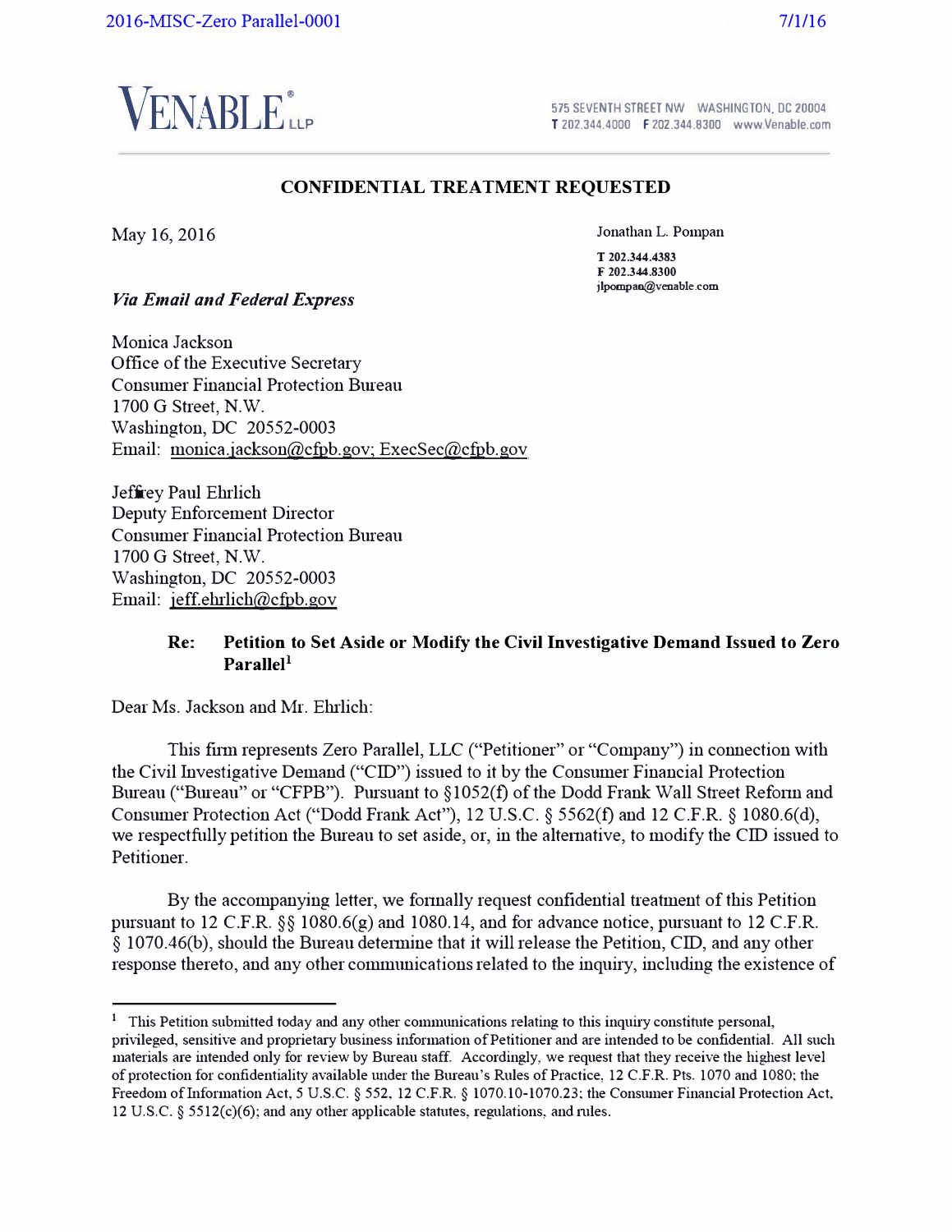Monica Jackson Jeffrey Paul Ehrlich May 16, 2016 Page 2

**ENABLE** *LLP* 

the inquiry. This request for confidentiality is not a waiver of any other protection from disclosure or confidential treatment afforded by law. A redacted copy of this Petition, which redacts references to the identity of the Petitioner and third party entities, is enclosed.

#### **INTRODUCTION**

As set forth below, the Bureau's issuance of the CID under the circumstances constitutes an improper use of its investigatory authority. Moreover, the stated purposes of the investigation as set forth in the CID itself, which are vague and generic, are inadequate in light of the significant amount of information, testimony, and documents the Bureau already has collected about lead generation for payday loans and the Petitioner specifically.

The CID issued to Petitioner appears to have been issued for the sole purpose of punishing the Company's owner, Mr. David Gasparyan, for not acquiescing to the Bureau's unreasonable demands during settlement negotiations in a separate matter stemming from his prior employment. The Bureau—in fact the same enforcement attorneys—already has brought an enforcement action against the Company's owner, and is now seeking to use the CID process to freely gather evidence without any encumbrances and to increase the Bureau's leverage in that litigation. There simply is no other way to explain the CID issued to Petitioner, in particular given that the injunctive relief the Bureau is seeking in the pending litigation would apply to Mr. Gasparyan's lead generation activities at the Company. The use of the Bureau's information gathering authority in these circumstances is improper and constitutes an abuse of power.

As the Bureau is well aware and as discussed below, Mr. Gasparyan has been more than willing to engage in a dialogue with the Bureau and provide information and cooperation regarding the Bureau's investigations. The only exception to this, until now, has been the Bureau's CID demanding *all* information regarding Mr. Gasparyan's personal assets as well as the personal assets of his wife and family. The CID issued to Petitioner here is unduly onerous and burdensome and has not been tailored to seek particularized categories of documents or information as would be required under the Federal Rules of Civil Procedure ("FRCP"). Indeed, viewed from the responding party's perspective, as the law requires, the CID is overwhelmingly broad and simply asks for every document or thing as well as testimony.

We are of course more than willing to continue to meet and confer regarding these issues to reach a resolution. As the Bureau has seen in the past, Mr. Gasparyan is willing to invest significant time, energy, and capital into resolving these types of issues and would welcome an opportunity for resolution of this too. However, these circumstances raise significant procedural due process concerns. As such, Petitioner is left with no choice but to file this Petition.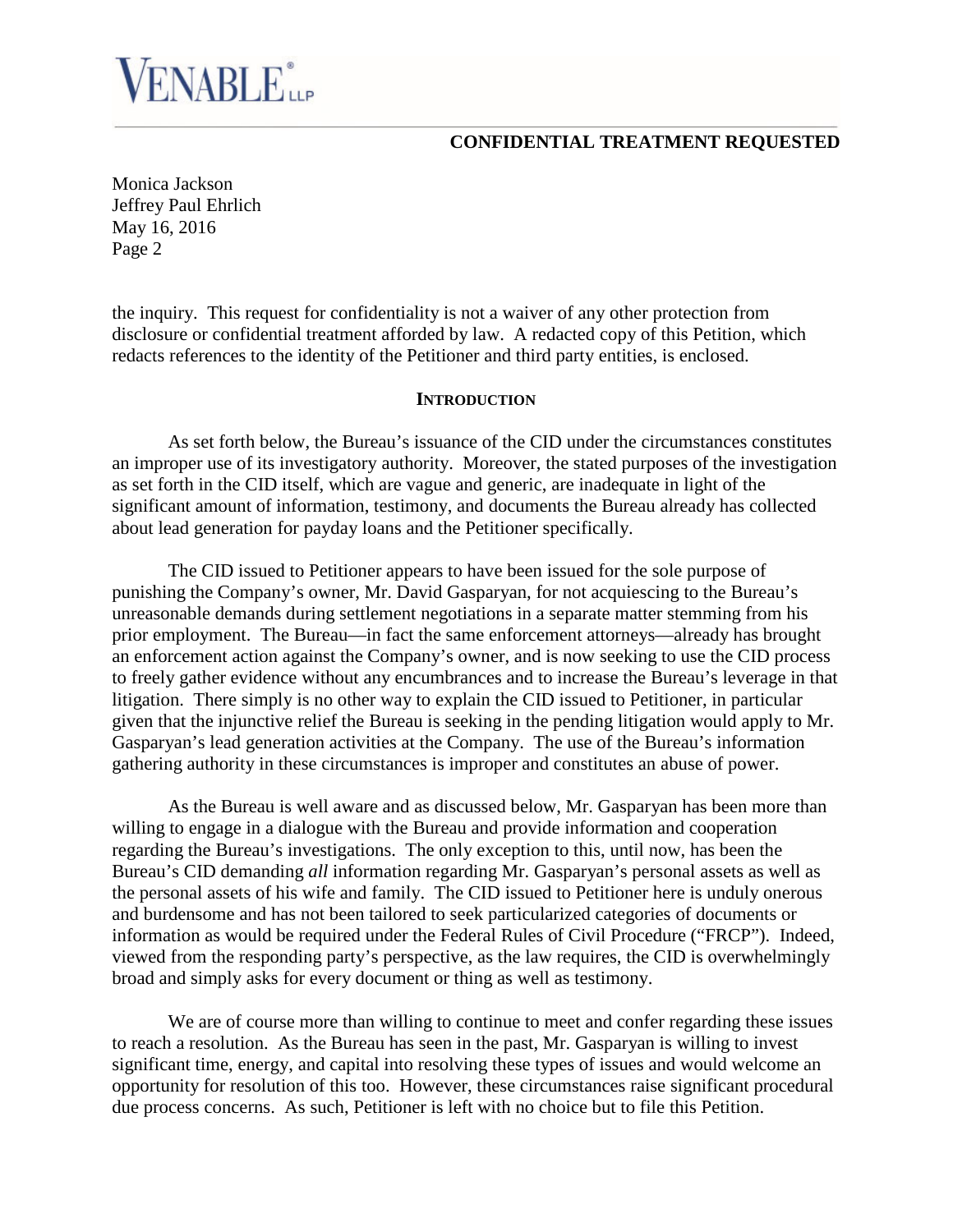**Monica Jackson Jeffrey Paul Ehrlich** May 16, 2016 Page 3

**ENABLE**ire

#### **RELEVANT BACKGROUND**

Between 2005 and mid-2014, Mr. Gasparyan operated D and D Marketing dba T3Leads ("T3"), a company engaged in online lead generation. He was responsible for T3's marketing activities and served as its Chief Marketing Officer.

On or about September 27, 2013, the Bureau issued a CID to T3 seeking information and documentation relating to its operations and, specifically, its purchase and sale of payday loan leads. T3, under Mr. Gasparyan, fully cooperated with the investigation and made several productions to the Bureau. The last production Mr. Gasparyan was involved in preparing was dated February 3, 2014. Several months later, as a result of a fall out between Mr. Gasparyan and Grigor and Marina Demirchyan, the individuals that now purport to own T3, Mr. Gasparyan was involuntarily shut out of the company. The parties have since been engaged in litigation over the matter.

Since that time, Mr. Gasparyan has not directly interacted with the Demirchyans and has had absolutely no involvement in or knowledge of T3's operations.

On or about November 4, 2015, completely out of the blue, Mr. Gasparyan received a CID from the Bureau requesting information and documentation relating to his and his family's personal finances. Mr. Gasparyan, through counsel, attempted to understand why the Bureau was seeking such personal information. Staff informed us that the requests pertained to the ongoing investigation of T3 but would not disclose any information about the status of the investigation, whether Mr. Gasparyan was a target, or what concerns the Bureau had with T3 or Mr. Gasparyan. Several weeks later, on December 17, the Bureau filed a lawsuit against T3 in federal district court, and, a few days after that, staff notified Mr. Gasparyan that they intended to recommend that the Bureau take action against him in connection with his involvement in the operation of  $T3<sup>2</sup>$ 

Following the submission of our NORA response on January 19, 2016,

<sup>&</sup>lt;sup>2</sup> On December 22, 2015 we received notice that the CID issued to Mr. Gasparyan was withdrawn.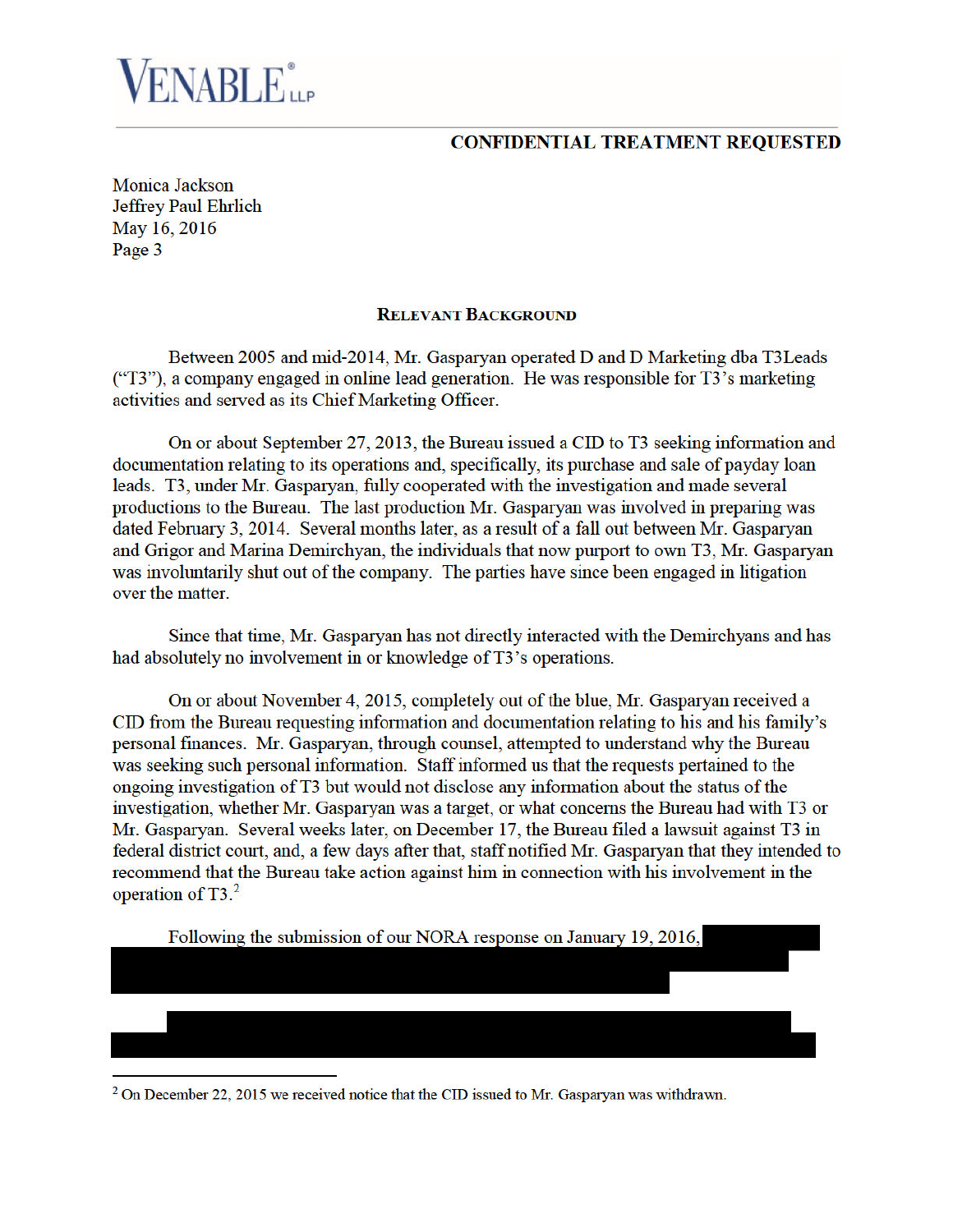

**Monica Jackson Jeffrey Paul Ehrlich** May 16, 2016 Page 4

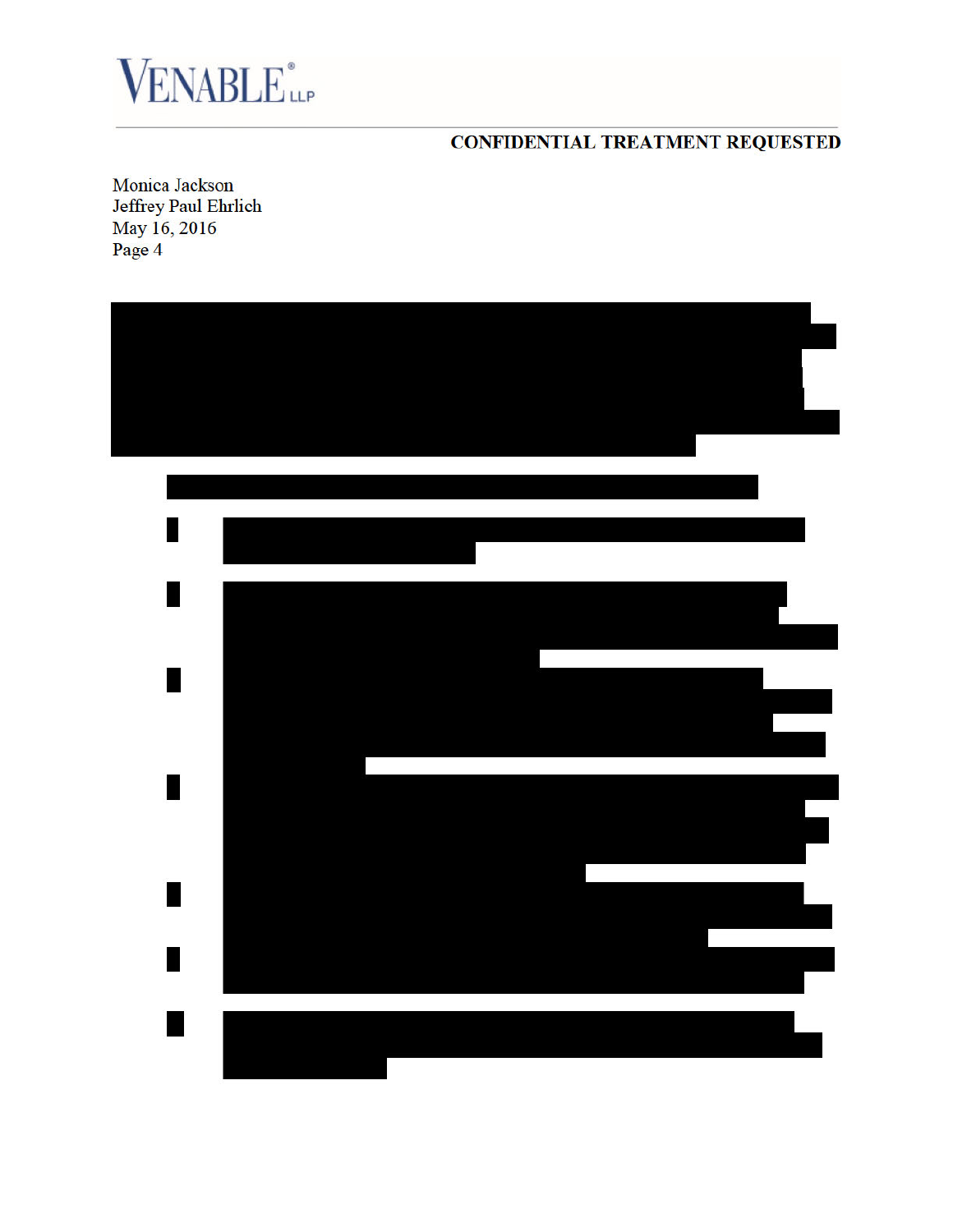

**Monica Jackson Jeffrey Paul Ehrlich** May 16, 2016 Page 5

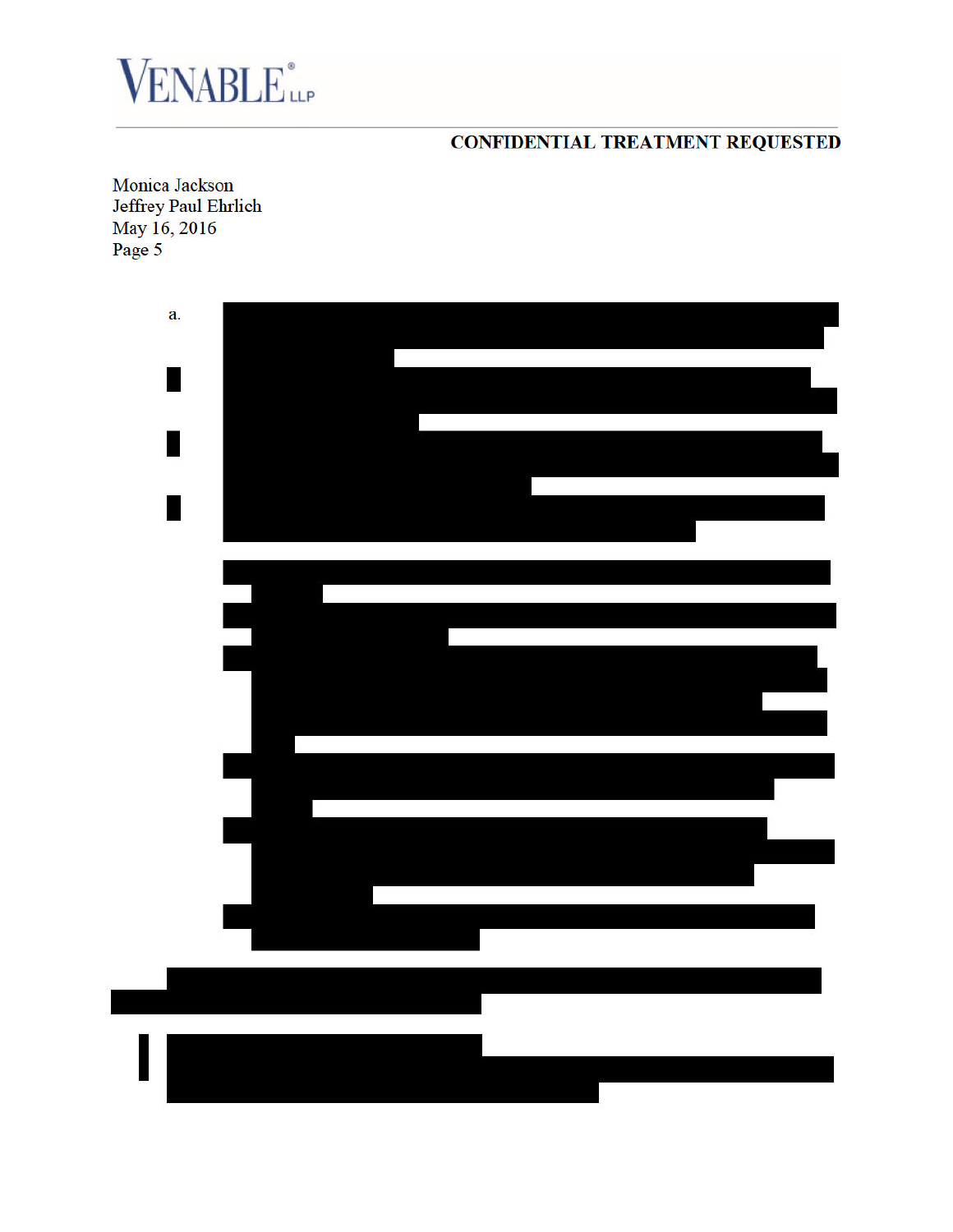

**Monica Jackson Jeffrey Paul Ehrlich** May 16, 2016 Page 6



Four days later, the same enforcement attorneys working on the T3 case served a CID to Petitioner with the stated purpose to:

Determine whether lead generators or other unnamed persons have engaged or are engaging in unlawful acts and practices in connection with the marketing, selling, or collection of payday loans . . . . [and] whether Bureau action to obtain legal or equitable relief would be in the public interest.

<sup>&</sup>lt;sup>3</sup> An Internet-based lender may be subject to regulation under various laws, and potentially, by multiple jurisdictions. Generally, an Internet-based consumer lending program will be subject to federal and state regulation or tribal law and may, in certain instances, be able to rely upon federal or tribal law to preempt state laws that would otherwise apply. As a result, federal or tribal laws governing consumer lending activities may preempt state laws that impose usury caps and/or licensing requirements.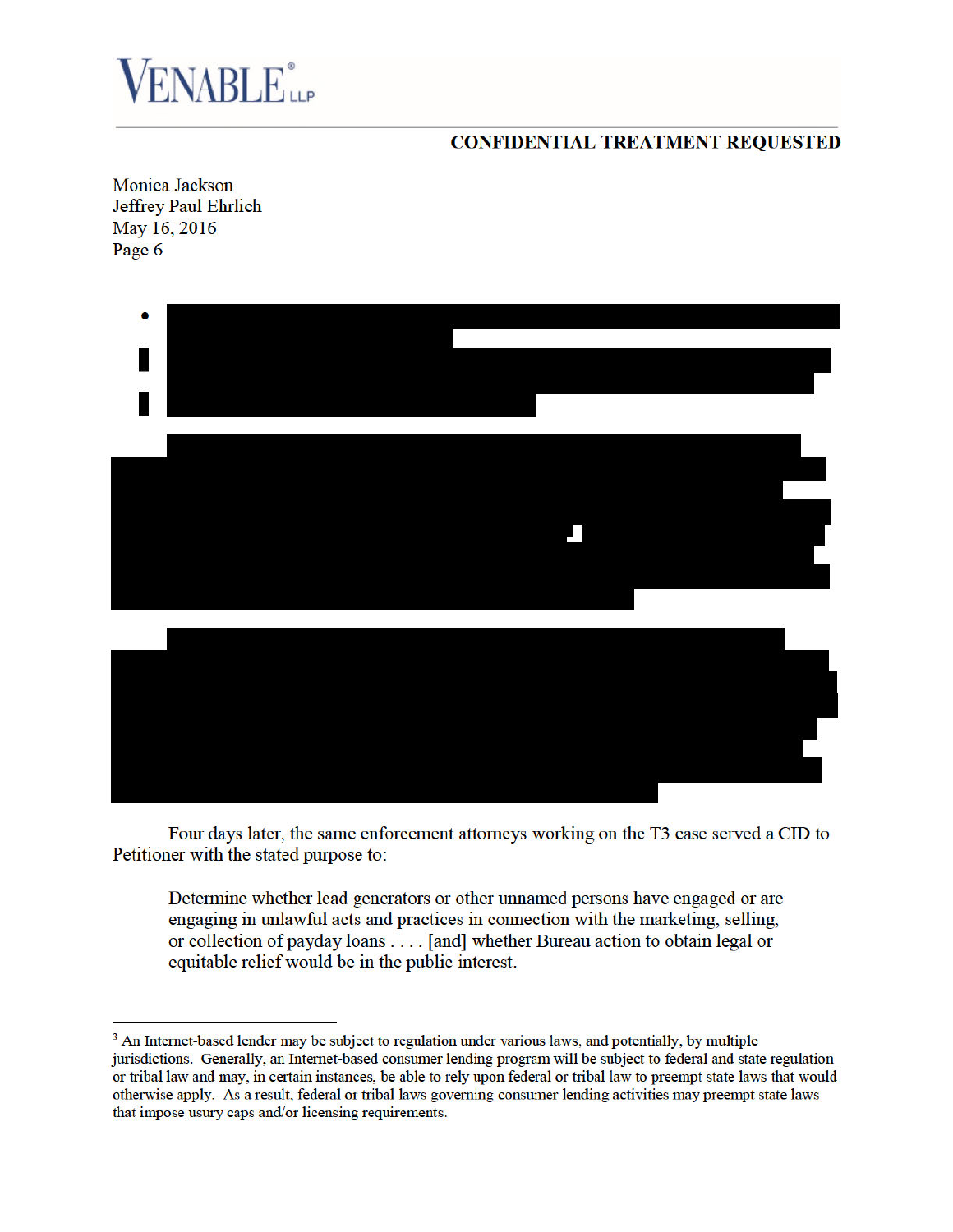# **ENABLE**iLP

## **CONFIDENTIAL TREATMENT REQUESTED**

Monica Jackson Jeffrey Paul Ehrlich May 16, 2016 Page 7

The CID includes five interrogatories, two requests for reports, and fifteen document requests, covering all aspects of Petitioner's business. It also requires Petitioner to designate a company representative to appear and give oral testimony regarding ten designated topics covering everything from the Company's ownership and organizational structure, the products and services offered by the Company, the Company's policies and procedures, vetting and oversight of affiliates and lead purchasers, and "any information produced in response to this CID."

#### **THE CID IS OBJECTIONABLE**

Under the long-standing *Morton Salt* standard, in evaluating a CID, courts look at whether (1) the agency has the authority to make the inquiry and to proceed with the investigation, (2) the information sought is reasonably relevant, and (3) the demand is not too indefinite. *United States v. Morton Salt, Co*., 338 U.S. 632, 652 (1950); *United States v. Powell*, 379 U.S. 48, 57–58 (1964); *FTC v. Texaco, Inc*., 555 F.2d 862, 872 (D.C. Cir. 1977); *CFPB v. Accrediting Council for Independent Colleges and Schools*, Case 1:15-cv-01838 (D.D.C. April 21, 2016). For the reasons set forth below, the CID issued to Petitioner does not meet prongs 1 or 3 of this standard.

### **A. The Bureau Does Not Have Authority to Issue the CID Because Petitioner is Neither a Covered Person Nor a Service Provider**

The CFPB was established in 2010 by Title X of the Dodd-Frank Wall Street Reform and Consumer Protection Act ("CFPA"), which tasked the CFPB with regulating the offering and provision of consumer financial products or services under the federal consumer financial laws. 12 U.S.C. § 5491(a). To that end, the CFPB is authorized to take action "to prevent a covered person or a service provider from committing or engaging in an unfair, deceptive, or abusive act or practice under Federal law in connection with any transaction with a consumer for a consumer financial product or service, or the offering of a consumer financial product or service." *Id.* § 5531(a).

Petitioner does not engage in offering or providing a consumer financial product or service and is thus not a "covered person." 12 U.S.C. § 5481(6). It is a business-to-business marketing company that operates an affiliate network, or marketplace, that connects affiliates and lenders.<sup>4</sup>

<sup>4</sup> https://www.zeroparallel.com/.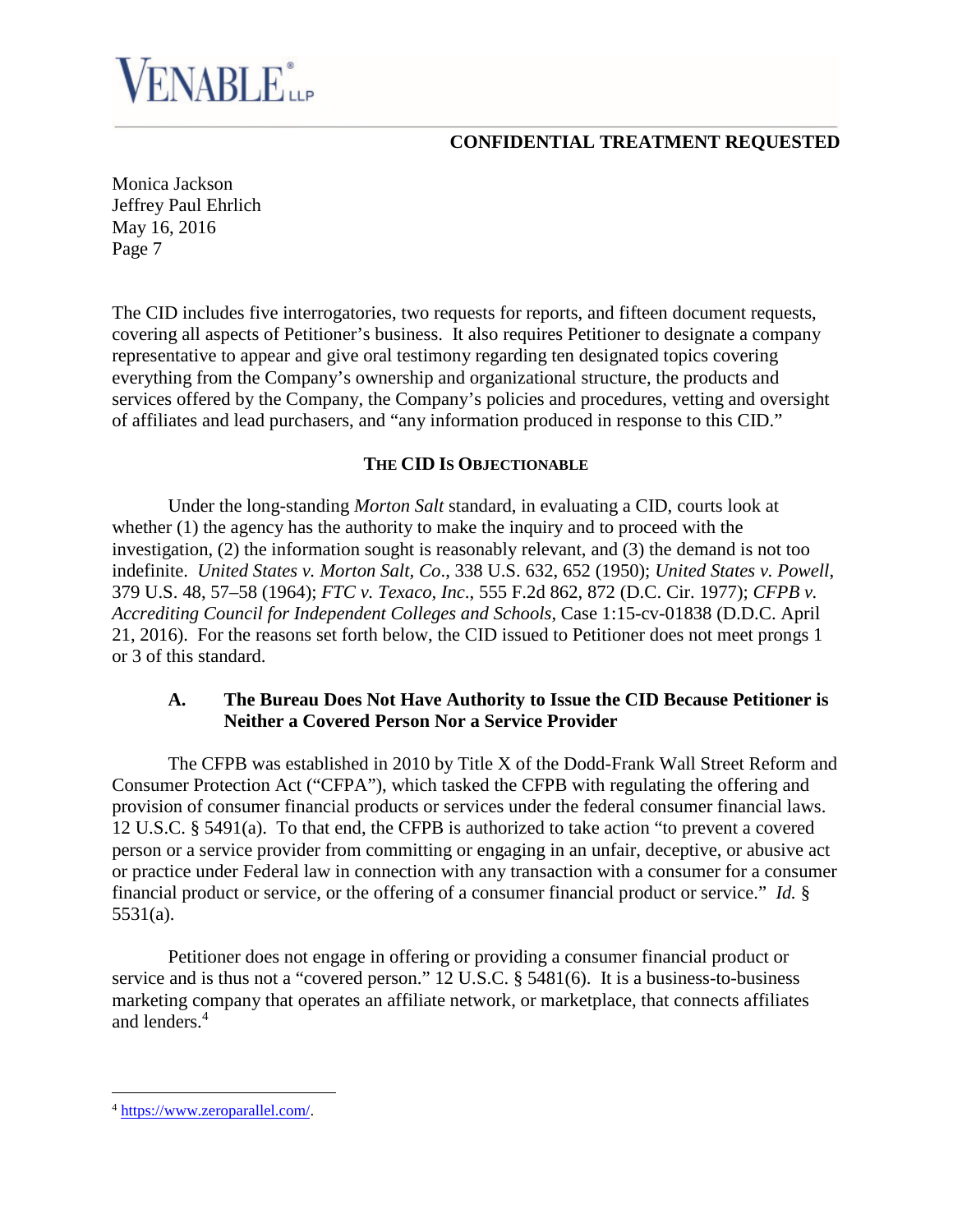Monica Jackson Jeffrey Paul Ehrlich May 16, 2016 Page 8

**ENABLE**<sup>\*</sup>

Nor is it a service provider to a covered person. The term "service provider" means "any person that provides a material service to a covered person in connection with the offering" of a financial product or service, "including a person that—(i) participates in designing, operating, or maintaining the consumer financial product or service; or (ii) processes transactions relating to the consumer financial product or service," *but does not include "a support of a type provided to businesses generally or a similar ministerial service," or providing "time or space for an advertisement*." 12 U.S.C. § 5481(26) (emphasis added).

The Bureau appears to believe that it has authority over any company that transacts business with a financial institution. This expansive reading of its authority contradicts the express exclusions written into the statute and Congress's intent when granting such authority. Moreover, the CFPB's broad reading of "service provider" runs the risk of ensnaring companies that provide a host of support services, especially those providing highly technical services, without advanced notice and sufficient due process.

To begin with, Petitioner does not design, operate, or maintain the loan products offered to consumers by the lenders participating in the marketplace. In fact, Petitioner has no knowledge of the specific loan terms offered to consumers and has no involvement in designing or applying the underwriting criteria, or in originating and servicing of these loans. Nor does it process payments or other transactions in connection with those loans.

As the operator of the platform connecting affiliates/lead generators and lead buyers, Petitioner's services clearly constitute "support" services "of a type provided to businesses generally," as contemplated by the exemption to the definition of service provider in the CFPA. Petitioner does not directly interact with consumers. Importantly, it also does not engage in activities that are core financial functions, such as underwriting, credit reporting, or collecting payments from consumers. Instead, its services are purely supportive: giving lenders one more way to identify prospective customers. Moreover, the company's services are product neutral, meaning Petitioner could provide the exact same services to other online merchants selling different products and services, and thus are the type of services that are provided to businesses generally.

The meaning of "service provider" under the CFPA and, in particular, what constitutes "ministerial" or "support" services "of a type provided to business generally," has only been considered by a couple of courts. In *CFPB v. Universal Debt & Payment Solutions, LLC*, the district court determined that an independent sales organization that marketed a payment processor's services to the perpetrators of an alleged debt-collection scheme was a service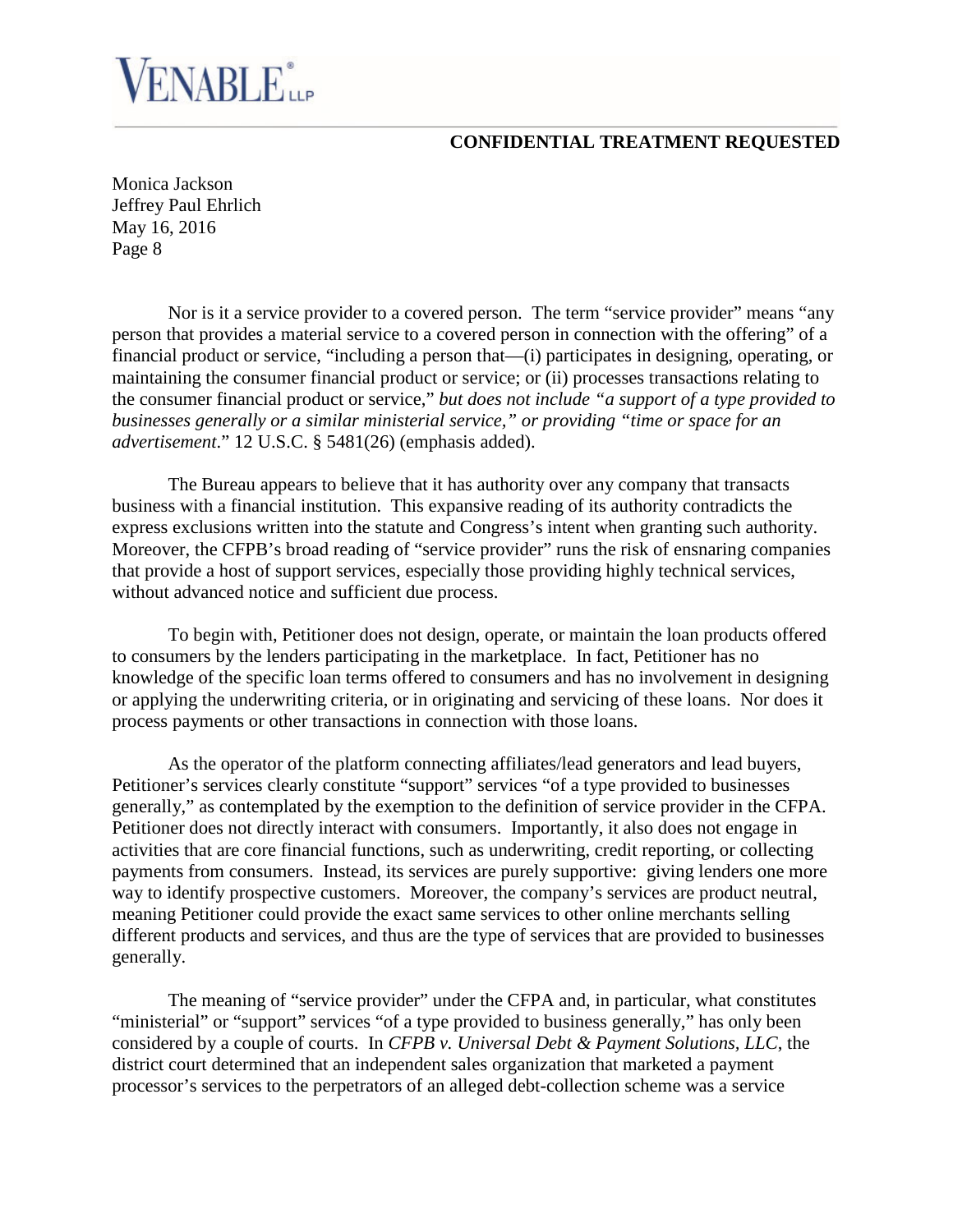Monica Jackson Jeffrey Paul Ehrlich May 16, 2016 Page 9

**ENABLE**ire

provider.<sup>5</sup> In dismissing defendant Pathfinder Payment Solutions, Inc.'s arguments that it only provided "ministerial" or "support" services "of a type provided to business generally," the court looked at the company's heavy involvement in the underwriting and screening of merchants and its role in monitoring risk on behalf of the payment processor.

Similarly, in *CFPB v. ITT Educational Services, Inc.*, the court found that ITT qualified as a service provider under the CFPA because, according to the CFPB's pleading, ITT was "heavily involved in operating and maintaining the loan program" of the third-party originators where it pre-qualified students for the loans, developed the underwriting criteria, paid credit union fees on behalf of the student lenders, and provided stop-loss guarantee to the lenders.<sup>6</sup>

Unlike the companies in the Universal Debt and ITT cases, however, Petitioner does not support the lenders' core business function—lending. Nor does it exercise judgment or discretion in the operation of the matching platform. It programs the lenders' instructions regarding what types of leads they want to be offered and presents the leads to them. It also is important to note that these lenders market their products in a variety of ways and purchase leads from multiple sources. In other words, the Petitioner's marketplace is part of a larger marketing strategy employed by lenders and not the exclusive source of the lenders' customers.

This reading of the term "service provider" is consistent with the legislative history of the CFPA. When granting the CFPB authority to regulate "service providers," Congress intended to ensure that financial institutions did not shroud their consumer financial operations from scrutiny by outsourcing core functions to third parties. For example, the Senate Committee on Banking, Housing, and Urban Affairs' report recommending passage of the CFPA explained the limited reach of the term:

Paragraph 24 defines the term "service provider" and is designed to create authority that is generally comparable to the authority that federal banking regulators have under the Bank Service Company Act*.* It is included in this Act in order to ensure that material outsourced services by a covered person in connection with the offering or provision of a consumer financial product or service are subject to the regulation and supervision of the CFPB for the activities that could be done directly by the covered person. *Without such authority*, *covered persons could remove many*

<sup>5</sup> Case No. 1:15-CV-00859-RWS (N.D. Ga. Sept. 1, 2015) (order denying defendants Pathfinder Payment Solutions, Inc., Global Payment, Inc., and Frontline Processing Corp.'s motions to dismiss).

<sup>6</sup> Case No. 1:14-cv-00292-SEB-TAB, 2015 WL 1013508, at \*24 (S.D. Ind. Mar. 6, 2015).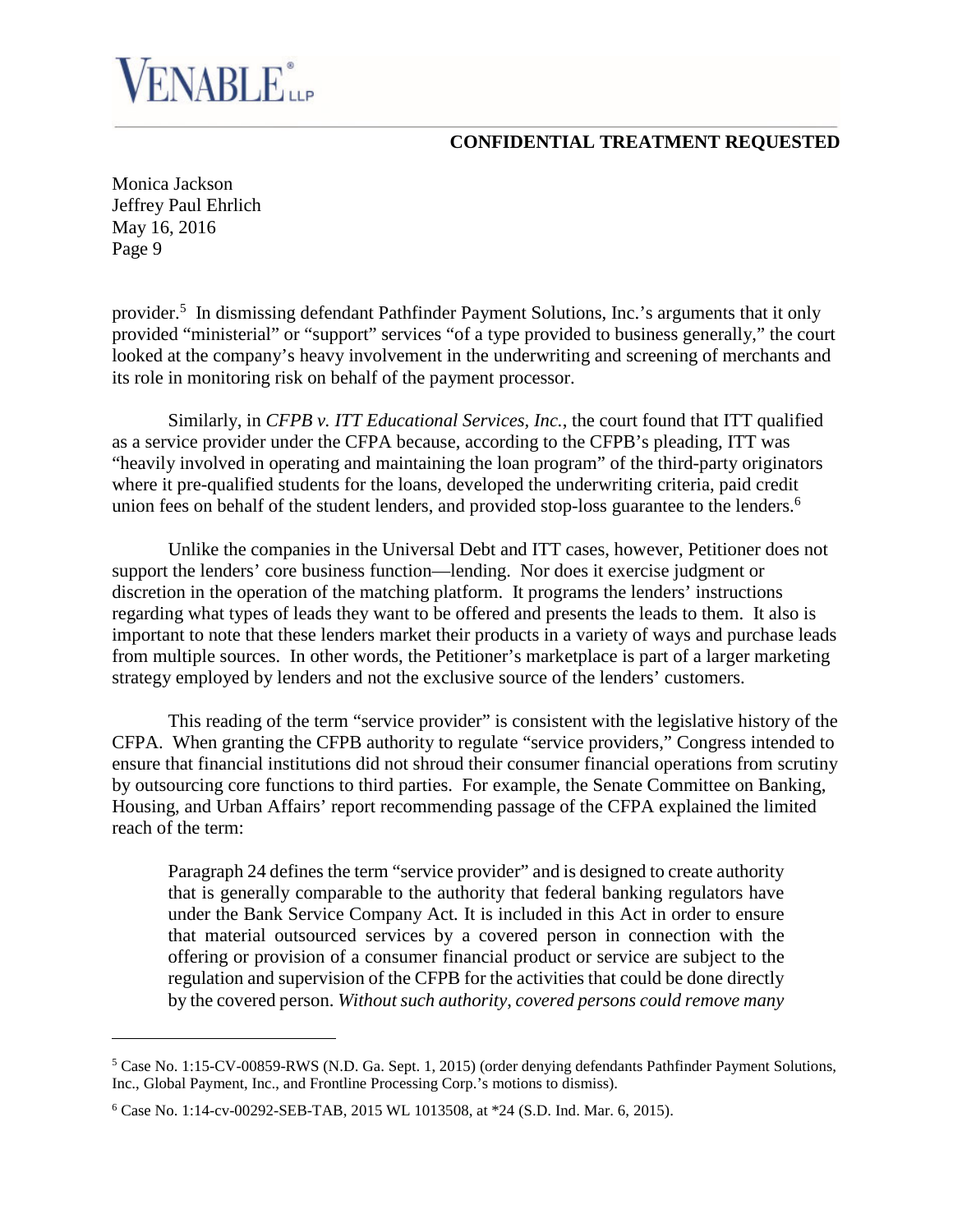Monica Jackson Jeffrey Paul Ehrlich May 16, 2016 Page 10

ENABLE<sup>®</sup>

*important functions that bear directly on consumers from the CFPB's oversight simply by contracting those functions out to service providers, thereby escaping the jurisdiction of the CFPB and leading to significant regulatory arbitrage*. Companies that merely provide general support or ministerial services to a broad range of businesses, or space for advertising either in print or in an electronic medium, are not intended to be defined as service providers for the purposes of this Act.

S. Rept. No. 111-176, 160–61 (2010) (emphasis added). Importantly, the Bank Service Company Act, upon which this provision of the CFPA is modeled, only permits federal banking agencies to regulate third parties with whom banks contract to *perform core banking functions* expressly enumerated in the statute (marketing and advertising services not being one of those enumerated functions). 12 U.S.C. § 1867(c); 12 C.F.R. § 225.28.

Although the Notification of Purpose suggests that the Bureau is investigating whether "unnamed persons" are violating consumer financial laws in connection with their marketing, selling, or collection of payday loans, the CID requests themselves do not seek such information. Rather, they are focused on Petitioner's business practices, which are limited to lead generation. These business practices are wholly unrelated to the selling or collection of payday loans, and only marginally related to the marketing of such loans. And, for the reasons set forth above, these marketing services are not material services to a covered person in connection with the offering of a financial product or service.

Because Petitioner is neither a covered person nor a service provider, the Bureau does not have jurisdiction over it, and therefore it does not have the authority to bring an enforcement action against it. As such, the CID itself is improper.

#### **B. The CID Does Not Meaningfully Advise Petitioner of the Conduct Under Investigation**

12 U.S.C. § 5562(c) requires a CID to "state the nature of the conduct constituting the alleged violation which is under investigation and the provision of the law applicable to such violation." This statutory requirement is necessary so the respondent is able to understand and respond to the CID. The CID issued to Petitioner fails to state the nature of the conduct at issue. Rather, the CID elusively states that the purpose of the investigation is to determine whether "lead generators or other unnamed persons" have engaged or are engaging in unlawful acts and practices in connection with the marketing, selling, or collection of payday loans in violation of the CFPA, Fair Credit Reporting Act and Regulation V, the Truth in Lending Act, the Electronic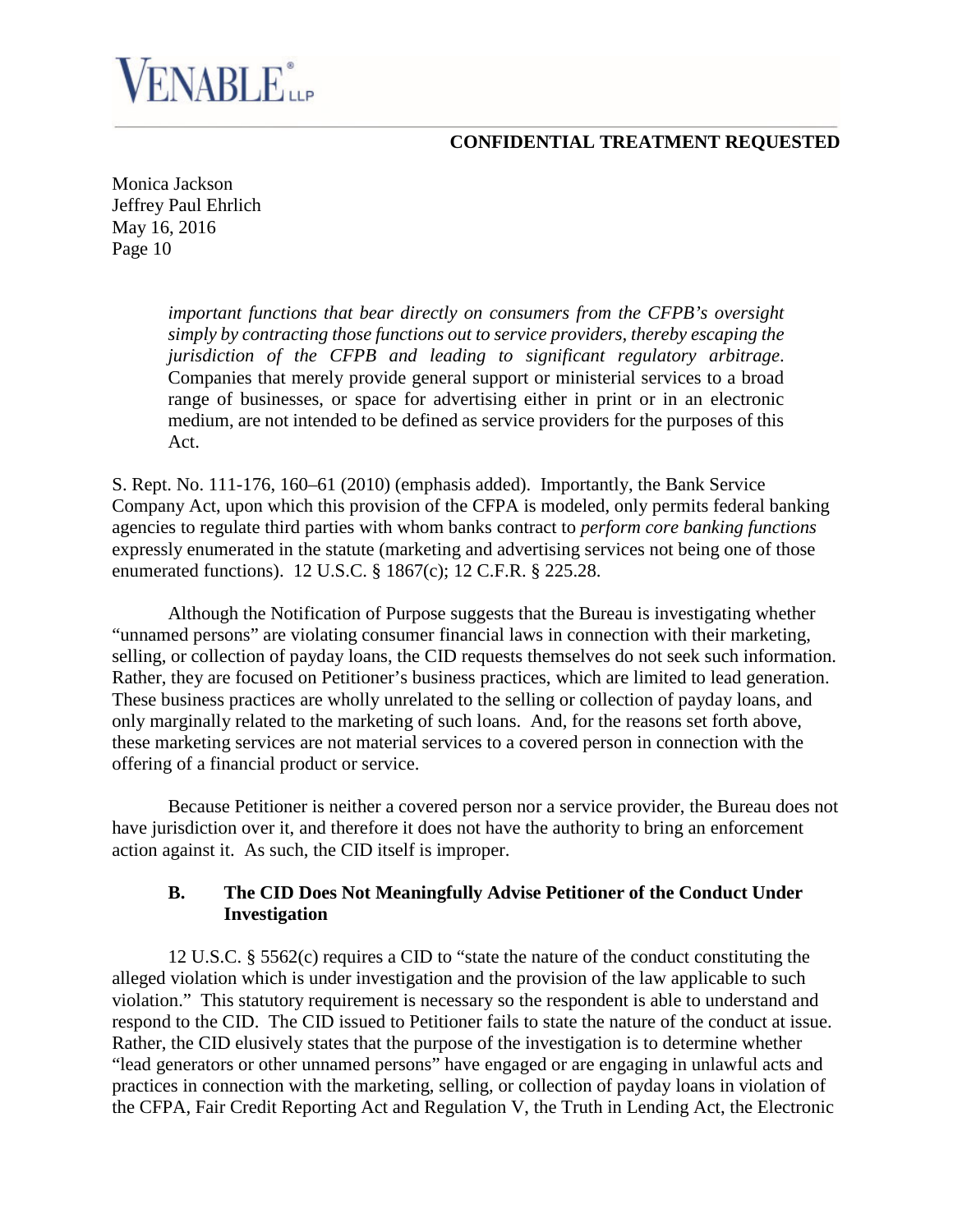Monica Jackson Jeffrey Paul Ehrlich May 16, 2016 Page 11

ENABLE<sup>®</sup>

Fund Transfer Act and Regulation E, the Telemarketing and Consume Fraud and Abuse Prevention Act and the Telemarketing Sales Rule, *or any other consumer financial law*" (emphasis added).

This Notification of Purpose is too indefinite and broad given the history of this matter, outlined above. The Bureau has been investigating lead generation in the payday space for years, as evidenced by the T3 lawsuits and the CIDs issued to the Selling Source, among others. More specifically, it has been investigating and pursuing Mr. Gasparyan individually and his lead generation activities since at least November 2015.

The CID issued to Petitioner was not issued in a vacuum, and should not be scrutinized in one either. At this point in time, the CFPB has amassed significant documentation, information, testimony, and data in connection with its ongoing investigation of lead generators and other "unnamed persons" involved in marketing, selling, or collecting payday loans. Using this information, it has methodically pursued an enforcement strategy targeting various participants in the payday loan ecosystem, including marketers. It also has collected significant information about Petitioner. During our settlement negotiations relating to the T3 matter, we provided staff information about Zero Parallel and answered staff's questions about its practices.

Accordingly, the Bureau should be able to specify in the Notification of Purpose the nature of the conduct it is investigating and therefore continued reliance on the generic, unspecific "catch-all" language in the Notification of Purpose is inadequate.

#### **C. The Use of a CID To Continue to Collect Evidence At This Stage Is Improper Use of Bureau's Investigatory Powers**

It is clear that the Bureau has placed a target on Mr. Gasparyan's back.

Under the Dodd-Frank Act, the Bureau is allowed to use CIDs "before the institution of any proceedings under the Federal consumer financial law." 12 U.S.C. § 5562(c)(1). The Bureau already has initiated a proceeding against Petitioner's owner in connection with his involvement at T3.

Although it is not *per se* improper for the federal government to initiate parallel proceedings against the same or related persons, such actions are objectionable where there are substantial prejudices to the rights of the parties involved. *United States v. Kordel*, 397 U.S. 1 (1970); *United States v. Stringer*, 535 F.3d 929 (9th Cir. 2008); *SEC v. Dresser Industries, Inc*., 628 F.2d 1368, 1376-77 (D.C. Cir. 1980) (en banc). When determining whether it appropriate to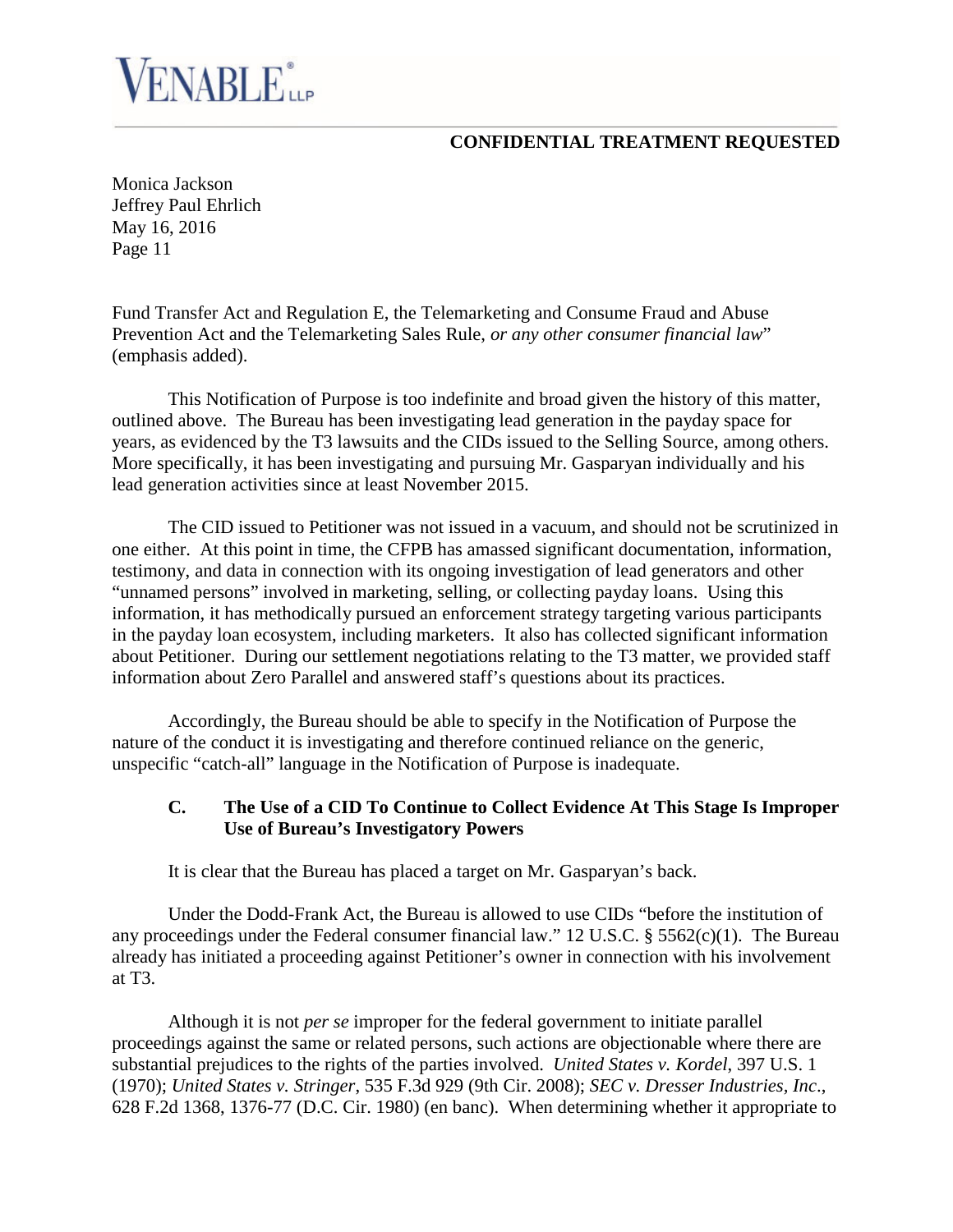# **VENABLE**iLP

### **CONFIDENTIAL TREATMENT REQUESTED**

Monica Jackson Jeffrey Paul Ehrlich May 16, 2016 Page 12

quash a CID or stay civil proceedings in the face of criminal proceedings, courts consider, among other factors, the burden on the defendant, including whether the civil case would permit the government to engage in broad discovery that it otherwise would not be entitled to in the criminal proceeding. *Keating v. Office of Thrift Supervision,* 45 F.3d 322, 325 (9th Cir.1995), *cert. denied,* 516 U.S. 827 (1995).

Other factors include agency bad faith, discovery abuse, and malicious government tactics. *Afro-Lecon, Inc. v. United States*, 820 F.2d 1198, 1202 (Fed. Cir. 1987) (citing *Dresser*, 628 F.2d at 1375). The Supreme Court has recognized that a court should refuse to enforce a government subpoena that was issued for an improper purpose, "such as to harass the . . . [subject of the investigation] or put pressure on him to settle a collateral dispute, or for any other purpose reflecting on the good faith of the particular investigation." *Powell*, 379 U.S. at 58. And, in *Kordel*, the Supreme Court made clear that bringing an action against a person in bad faith could violate due process. *Kordel* at 11. For example, district courts have suppressed evidence or dismissed indictments on due process grounds where the government made affirmative misrepresentations or conducted a civil investigation solely for purposes of advancing a criminal case. *See, e.g., United States. v. Tweel, 550 F.2d 297 (5th Cir. 1977); United States v. Scrushy,* 366 F. Supp. 2d 1134 (N.D. Ala. Apr. 15, 2005); *United States v. Rand,* 308 F. Supp. 1231, 1233, 1237 (N.D. Ohio 1970).

Although that facts here do not involve a parallel civil and criminal proceeding, the use of the investigatory process to compel testimony and the production of materials under oath from Petitioner while simultaneously pursing an enforcement action in federal court against Petitioner's owner in connection with ostensibly similar businesses presents the same issues. *First*, the Bureau's rules governing the investigatory process are significantly more liberal in favor of the Bureau than the federal rules of procedure that govern the T3-related litigation. Therefore, regardless of whether that is the Bureau's intent, the potential for that outcome remains the same. *Second*, at this stage, we do not know what motivated the Bureau to issue the CID to Petitioner, how the decision was made, and, ultimately, whether the decision was made in good faith. What we do know is that the issuance of the CID following the filing of the lawsuit against Mr. Gasparyan raises legitimate questions.

Although Petitioner and T3 are separate and different companies, there is sufficient overlap between Mr. Gasparyan's roles, employees, and practices at the two companies that complying with the CID could severely compromise Mr. Gasparyan's defense in the T3 litigation, thus prejudicing him. For example, the topics identified by the Bureau for investigational hearings undoubtedly would require Mr. Gasparyan to be designated as a representative to testify. The Bureau's rules governing investigational hearings are markedly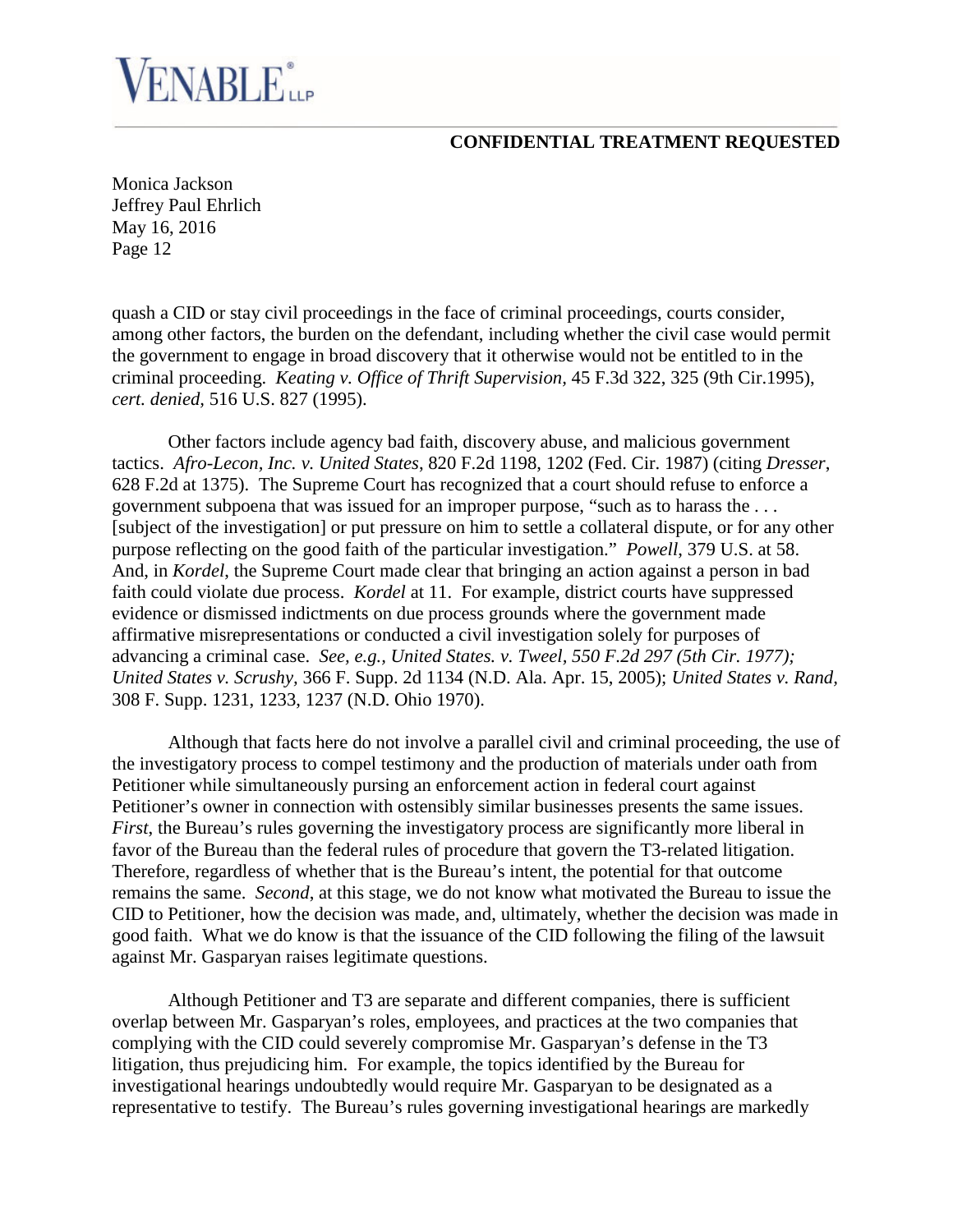# **FNABLE** *LLP*

## **CONFIDENTIAL TREATMENT REQUESTED**

**Monica Jackson Jeffrey Paul Ehrlich** May 16, 2016 Page 13

more pro-Bureau than rules of procedure that govern discovery in federal court; they provide very few protections to respondents and place virtually no limits on the Bureau.<sup>7</sup> Such testimony by Mr. Gasparyan or his employees could provide the Bureau information that it can use against Mr. Gasparyan in the ongoing litigation, and vice versa.

Moreover, it appears that the Bureau set its sights on Petitioner after learning about the company from Mr. Gasparyan.

We provided this information to staff as part of *bona fide*, confidential settlement negotiations in an attempt to be transparent, credible, and, ultimately, to reach a resolution. The Bureau's use of that information to now target Petitioner is inappropriate and raises several flags; but, on a more practical level, it also has a chilling effect on the ability to engage in frank, transparent discussions necessary to potentially resolve the T3 matter short of protracted litigation.

#### D. The Instant CID Appears to Be An Unauthorized End Run Around the **Federal Rules of Civil Procedure Governing Discovery and Which Are Subject to Judicial Oversight.**

It appears that the CID issued to Petitioner seeks to skirt the restrictions and formal discovery requirements of the FRCP that govern discovery in the pending litigation.

The Bureau will presumably argue that the interrogatories propounded here, which seek evidence related to the ongoing litigation, should not count against the interrogatory cap imposed upon litigation interrogatories by FRCP  $33(a)$ , which governs discovery in the ongoing litigation between the Bureau and Mr. Gasparyan. Such a position would result in the Bureau propounding interrogatories in excess of the statutory limit without leave of Court.

<sup>&</sup>lt;sup>7</sup> See 12 C.F.R. §§ 1080.6 to 1080.10. For example, under the rules governing investigational hearings, only objections relating to the protection of a constitutional or other legal right or privilege are permissible, whereas the federal rules governing depositions in civil litigation are significantly broader. 12 C.F.R. § 1080.9.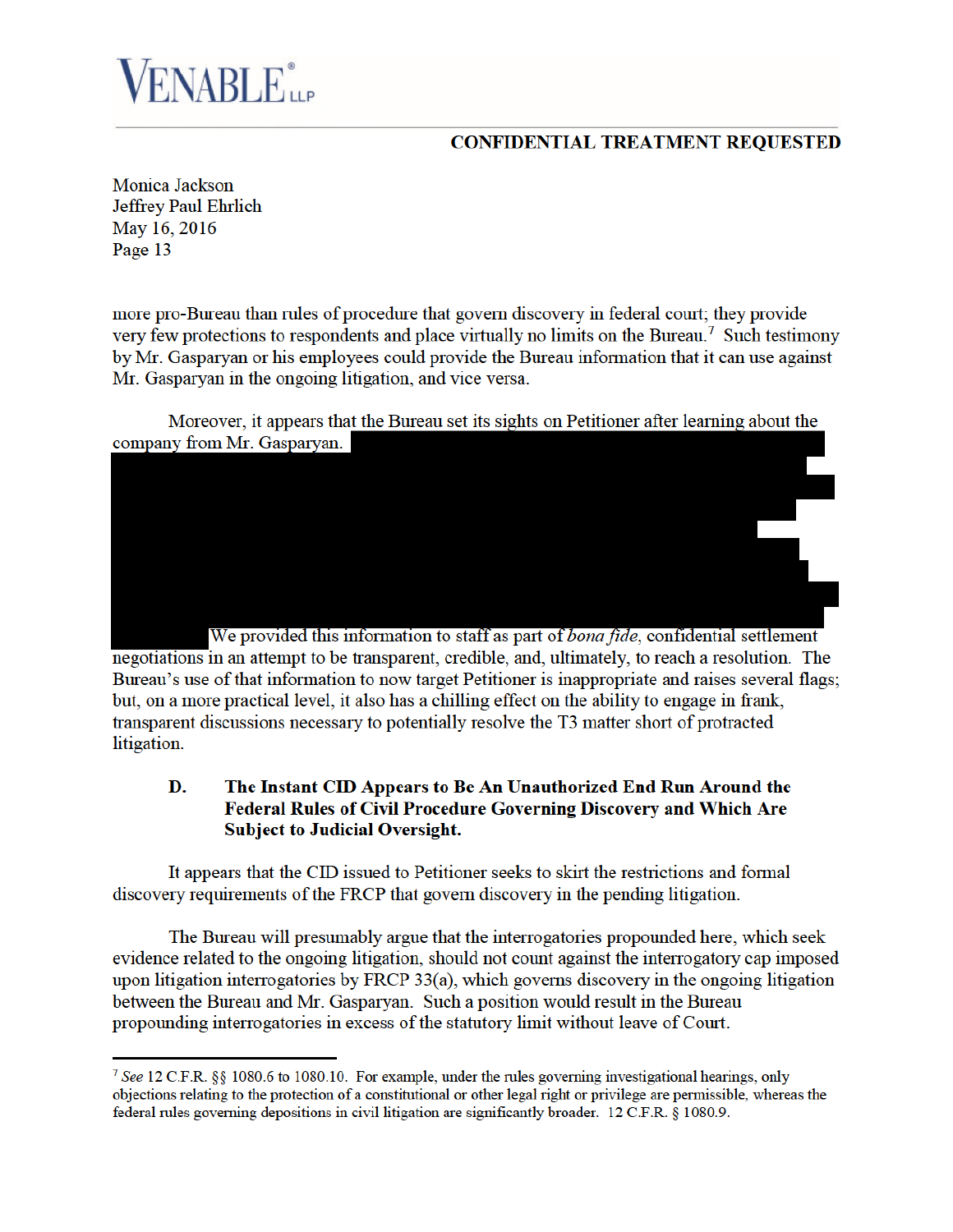Monica Jackson Jeffrey Paul Ehrlich May 16, 2016 Page 14

ENABLE<sup>®</sup>

Similarly, the Bureau's Requests for Documents ignore FRCP 34(b)(1), which requires that each request "must describe with reasonable particularity each item or category of items to be inspected." The Requests for Documents are an attempted end-run around the rules of discovery; many of them are overly broad and unduly burdensome including, *inter alia*, Request 3, which seeks "[a]ll strategic plans, projections, and presentations" without any limit or qualification, and therefore likely would be limited by the Court because. Had this Request been propounded in the instant litigation against Mr. Gasparyan, the Court likely would sustain Plaintiff's objection for the Bureau's failure to state a category of documents with any specificity. *See Regan-Touhy v. Walgreen Co.*, 526 F.3d 641, 649 (10th Cir. 2008) (holding objections to requests for "all correspondence" or "all financial records" were proper as the propounding party's requests lacked the requisite specificity).

The Bureau's demand for a hearing in which Mr. Gasparyan would provide sworn testimony also is an attempt to obtain unauthorized discovery in violation of the one deposition rule articulated in FRCP 30(a). This de-facto deposition of Mr. Gasparyan related to the process by which Petitioner collects, filters, purchases, and sells leads will cover substantially the same subject matter as any deposition of Mr. Gasparyan in the ongoing litigation brought by the Bureau, which seeks an order prohibiting him from conducting business at the Company or any other company. Finally, the Bureau, pursuant to the FRCP, would be required to demonstrate a particularized need for the testimony, which is unduly burdensome, overbroad, and does not comply with the FRCP requirements regarding discovery and therefore would not be authorized in the pending litigation.

While Mr. Gasparyan and Petitioner are absolutely willing to work with the Bureau to reach an agreement, it appears that the instant CID is an attempt to obtain unauthorized, overly broad, and therefore abusive discovery in the ongoing litigation without any oversight by the Court.

Under these circumstances, the continued use of the CID process, which is one-sided and exempt from reciprocal discovery rules and the basic procedural protections afforded parties in formal legal proceedings, is outside the permitted use of the Bureau's investigatory powers. It also likely will have the perverse effect of making it more difficult to resolve these matters.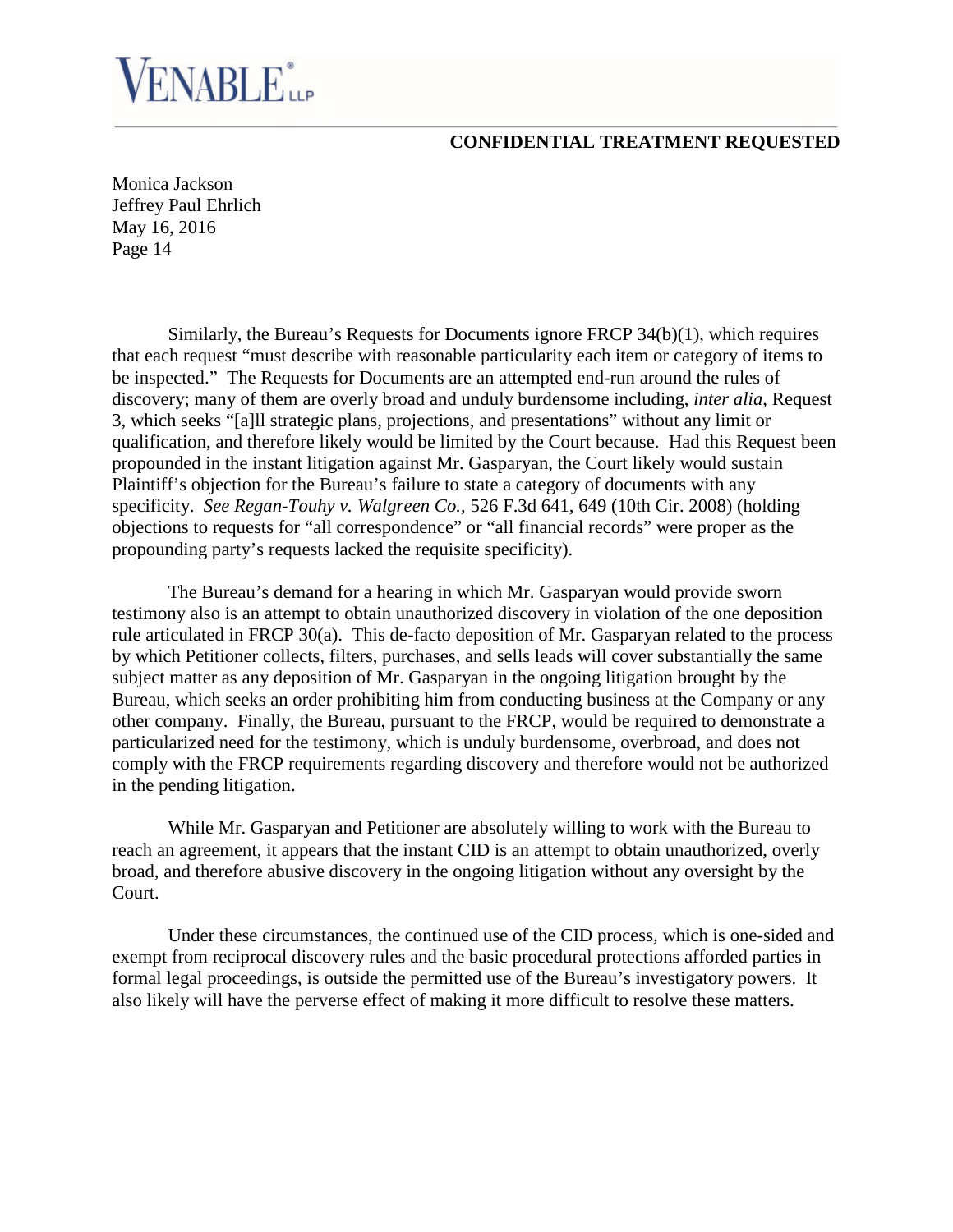

Monica Jackson Jeffrey Paul Ehrlich May 16, 2016 Page 15

#### **CONCLUSION**

For the reasons set forth above, Petitioner respectfully requests that the CID be set aside or held in abeyance until such time as the pending litigation against Mr. Gasparyan has been resolved.

Respectfully submitted,

Cayna ) d

Jonathan L. Pompan Alexandra Megaris *Counsel for Petitioner*

Venable LLP 575  $7<sup>th</sup>$  Street, N.W. Washington, D.C. 20004 202.344.4383

Enclosures: Certification (Unredacted) Petition to Modify or Set Aside Civil Investigative Demand, with Certification (Redacted)

cc: Enforcement Attorneys Kara Miller, Meghan Sherman, and Barry Reiferson (via Email)